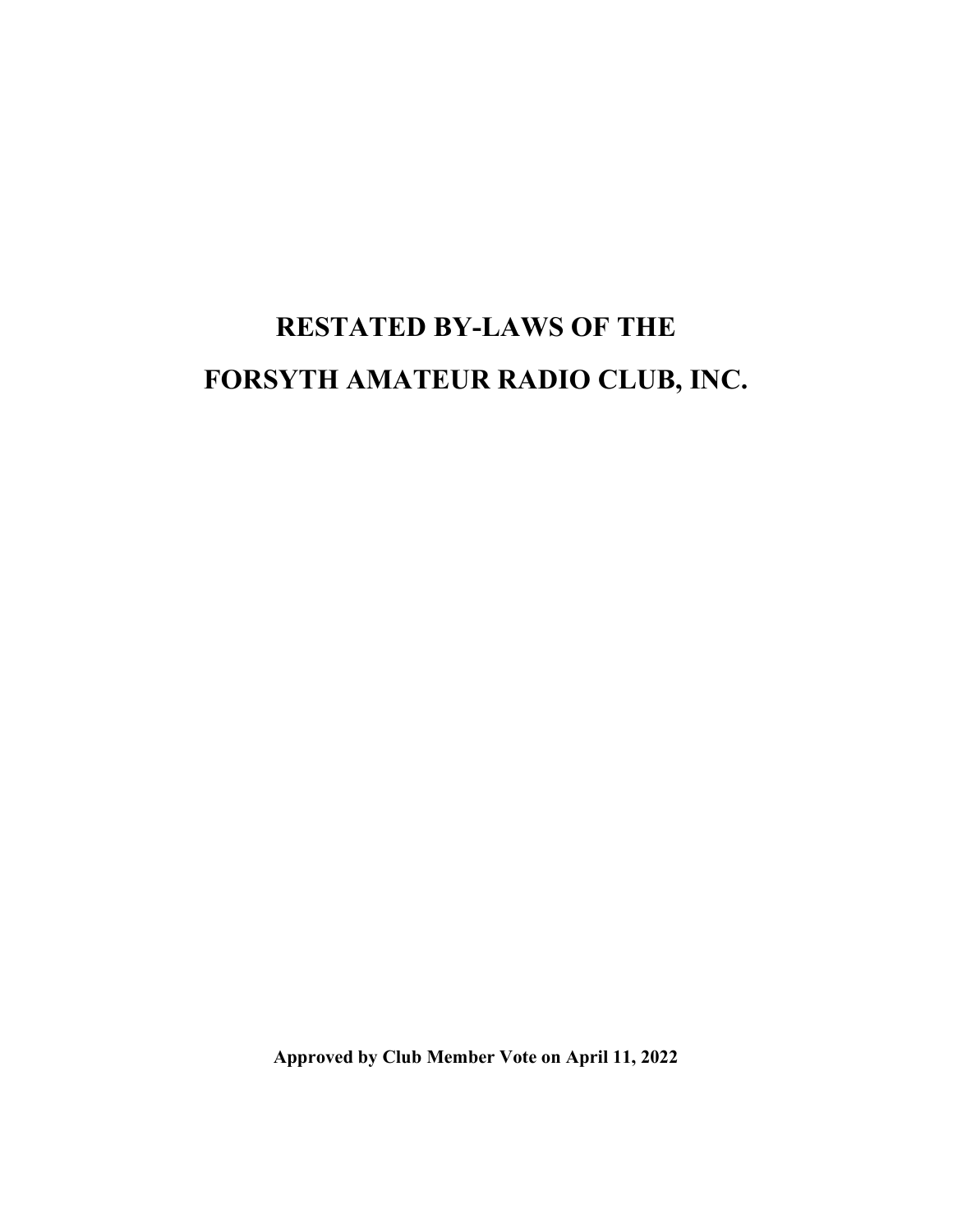# TABLE OF CONTENTS

| <b>ARTICLES</b> |                                                                                                                                     |             |  |
|-----------------|-------------------------------------------------------------------------------------------------------------------------------------|-------------|--|
| Ι.              |                                                                                                                                     | 3           |  |
| II.             |                                                                                                                                     | з           |  |
| III.            |                                                                                                                                     | 4           |  |
|                 | Section 01. Types of Memberships -------------------------------                                                                    | 4           |  |
|                 | Section 02. Application Process for Membership -----------------                                                                    | 5           |  |
|                 |                                                                                                                                     | 5           |  |
|                 |                                                                                                                                     | 5           |  |
|                 | Section 05. Non-Discrimination Policy --------------------------                                                                    | 5           |  |
| IV.             |                                                                                                                                     |             |  |
|                 |                                                                                                                                     | 6           |  |
|                 | Section 02. Procedures for Elections ---------------------------                                                                    | 7           |  |
|                 | Section 03. Officers and Committee Chairs Terms and Vacancies --                                                                    | 8           |  |
| v.              |                                                                                                                                     | 8           |  |
|                 | Section 01. Membership Meetings --------------------------------                                                                    | 8           |  |
|                 | Section 02. Board of Directors Business Meetings -------------                                                                      | 9           |  |
| VI.             |                                                                                                                                     | 9           |  |
|                 |                                                                                                                                     | 9           |  |
|                 |                                                                                                                                     | 9           |  |
|                 | Section 03. Operational Organization Chart --------------------                                                                     | 9           |  |
| VII.            | Permanent Standing Committee Guidelines, Chairs and Special<br>10                                                                   |             |  |
|                 |                                                                                                                                     | 10          |  |
|                 | Section 01. Permanent Standing Committee Guidelines and Chairs -<br>Section 02. Permanent Standing Committees --------------------- | 10          |  |
|                 | Section 03. Temporary Committees and Special Assignments -------                                                                    | 11          |  |
| VIII.           |                                                                                                                                     | 11          |  |
|                 |                                                                                                                                     |             |  |
| IX.             | 12                                                                                                                                  |             |  |
| х.              | 12                                                                                                                                  |             |  |
| XI.             | 12                                                                                                                                  |             |  |
| XII.            | 13                                                                                                                                  |             |  |
| XIII.           | 13                                                                                                                                  |             |  |
| XIV.            |                                                                                                                                     | 14          |  |
| <b>EXHIBITS</b> |                                                                                                                                     | <b>PAGE</b> |  |
| Ι.              | Operational Organization Chart -----------------------------------                                                                  | 15          |  |
| II.             | Significant Forsyth Amateur Club Documents ---------                                                                                | 16          |  |
|                 |                                                                                                                                     |             |  |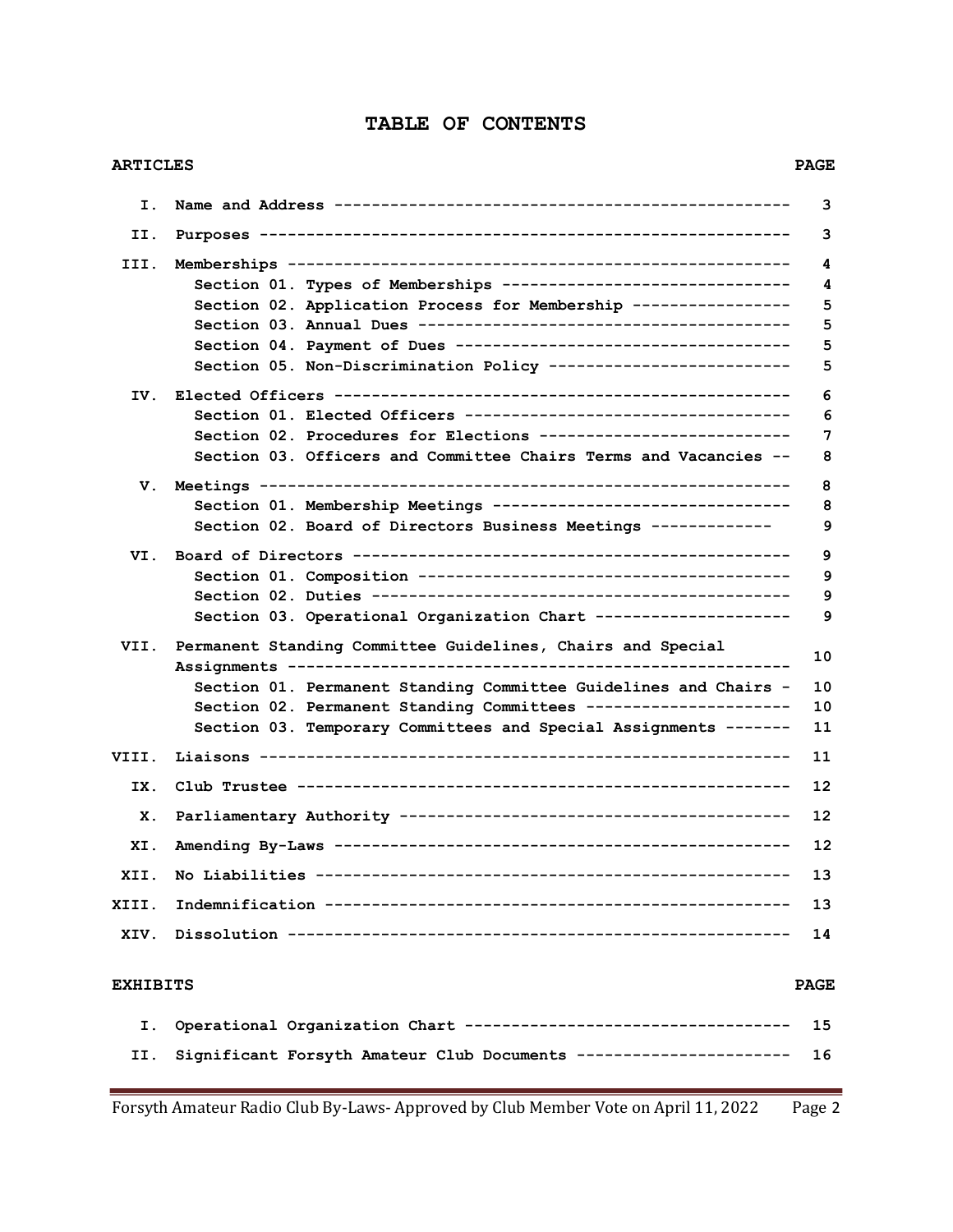## RESTATED BY-LAWS OF

# THE FORSYTH AMATEUR RADIO CLUB, INC.

# ARTICLE I

#### NAME AND ADDRESS

The name of this organization shall be The Forsyth Amateur Radio Club, Incorporated ("Corporation" or "Club"). The physical address of the Forsyth Amateur Radio Club shall be 650 Coliseum Drive, Winston-Salem, NC 27106. The physical address will be designated by the club as the address used for its Registered Agent in the official records of the Secretary of State of North Carolina. The mailing address of the club shall be P.O. Box 11361, Winston-Salem, NC 27116-1361. Significant or key documents related to the club are found in Exhibit 2 and may be updated as needed.

#### ARTICLE II

#### PURPOSES

The purposes of the Corporation are stated in the Articles of Incorporation, dated February 01, 1981, and the Articles of Amendment, dated June 11, 1984, both documents having been registered with the Secretary of State of North Carolina. The documents have been recorded in Deed Book 1422 Page 0483 and Book 1446 Page 0687, respectively, by the Forsyth County Register of Deeds. Applicable portions of the Articles of Amendment that relate to the purpose of the club are restated herewith:

The purposes of the Forsyth Amateur Radio Club are to conduct, carry on and operate a nonprofit corporation to further the cause of Amateur Radio by teaching radio fundamentals, encouraging educational and scientific research and experimentation, providing and promoting amateur radio communications including emergency communications services, increasing recognition and enhancement of the value of amateur radio to the public as a voluntary noncommercial communication service, promoting individual knowledge and operating efficiency, promoting an understanding of and adherence of the laws and requirements established by the Federal Communications Commission (FCC) pertaining to Amateur Radio, provide a means of entry level and upgrade amateur radio licensing and illustrating the ability of amateur radio to promote and enhance domestic and international good will.

The purposes for which the Corporation are organized are exclusively religious, charitable, scientific, literary, and educational within the meaning of Section  $501(c)(3)$  of the Internal Revenue Code of 1986.

Notwithstanding any other provisions of these Articles, the Corporation shall not carry on any activities not permitted to be carried on by an organization exempt from federal income tax under Section 501(c)(3) of the Internal Revenue Code of 1986, or the corresponding provisions of any future United States Internal Revenue law.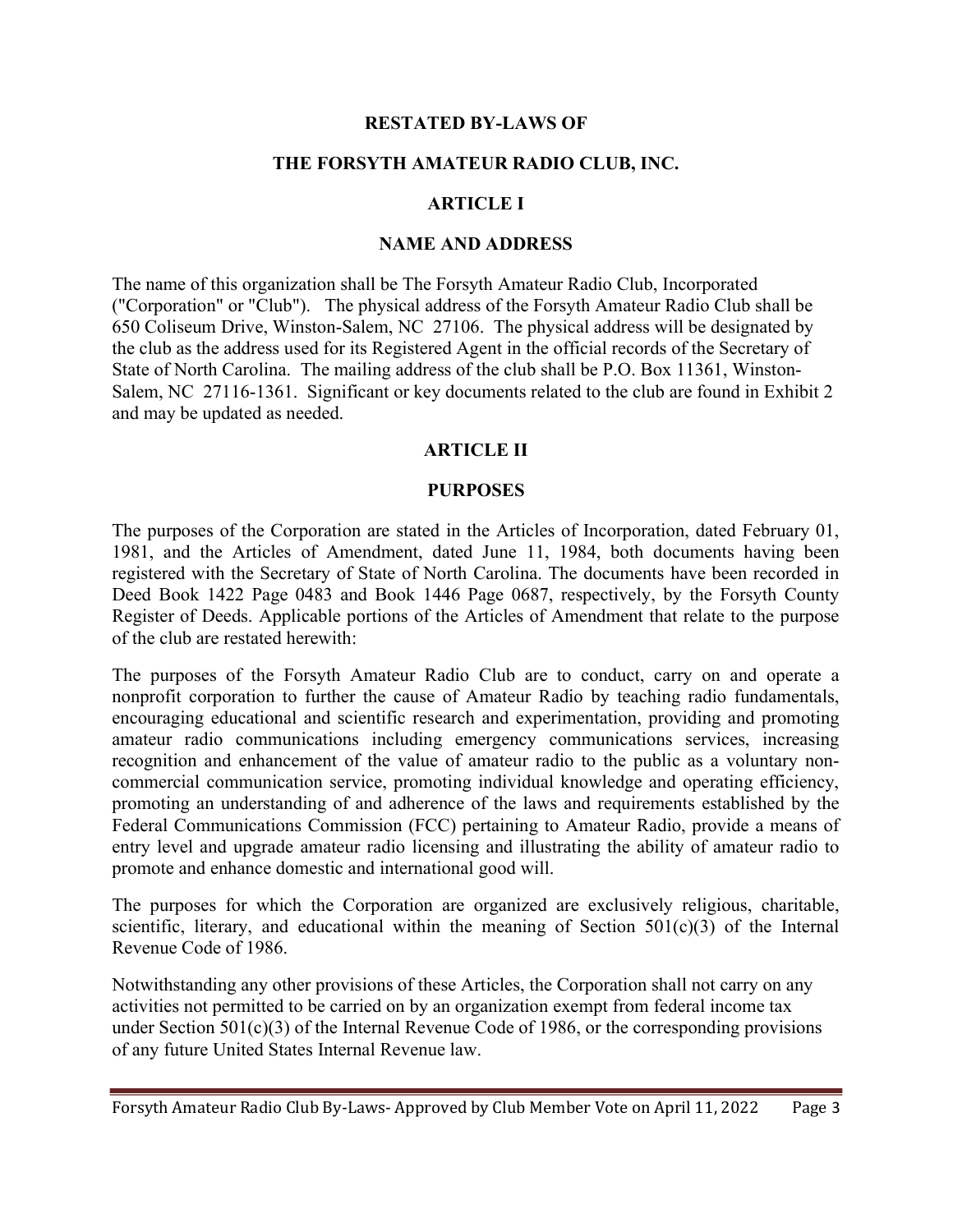# ARTICLE III

# MEMBERSHIPS

#### Section 01. Types of Membership.

Five types of membership will be recognized by the club:

- (a) Full Membership: Full Membership may be conferred upon any person holding a valid and current amateur radio operator's license issued by the U.S. Federal Communications Commission ("FCC") and is current on annual club dues as defined in Section 04(a) of this Article. Full members shall be entitled to all rights and privileges of the club including the right to vote on club issues, nominating candidates for club office, voting in the election of club officers and serving as members and chairs of club committees. Additional privileges of Full Membership are the use of equipment in the club shack after training and approval by the Club Shack Committee and other club equipment upon Board of Directors approval.
- (b) Complimentary One Year Full Membership: A one-year complimentary Full Membership is available on a one-time basis to anyone successfully taking and passing the FCC exam for a new or upgraded license at a Forsyth Amateur Radio Club VEC testing session. A Forsyth Amateur Radio Club membership form will be provided to the successful test taker. The membership form must be filled out and returned to the VEC testing team. The complimentary Full Membership will become effective after the club Secretary processes the membership form filled out by the successful candidate and notifies the candidate. This complimentary Full Membership will continue for the following year if the new or upgraded license occurs after September first. If a complimentary Full Membership is conferred to a new member from August to December, Full Membership club officer nomination and voting privileges do not start until the following January.
- (c) Associate Membership: Associate Membership may be conferred upon any person who is interested in amateur radio but does not hold a valid and current FCC-issued amateur radio operator's license. Additionally, Associate Membership will be conferred upon the current holder of a valid and current FCC-issued amateur radio operator's license with unpaid club dues or a former Full Member who is not current on annual club dues as defined in Section 03 of this Article. If a former Full club member with a valid FCC issued amateur radio license brings annual club dues current, Full Membership status will be restored for the balance of the calendar year. Associate Members may participate in club activities including meetings, Field Day, hamfests and contests. Associate Members may not vote in club elections, may not nominate someone to be a club officer nor be nominated to become a club officer.
- (d) Honorary Membership: Honorary Membership may be conferred upon certain persons because of their special circumstances, including distinguished service to amateur radio, disability, or other reasons as may be deemed appropriate by the Board of Directors. Honorary Members need not be licensed amateur radio operators. If an Honorary Member has a FCC-issued amateur radio operator's license, Honorary Members will have the privileges of Associate Membership.

Forsyth Amateur Radio Club By-Laws- Approved by Club Member Vote on April 11, 2022 Page 4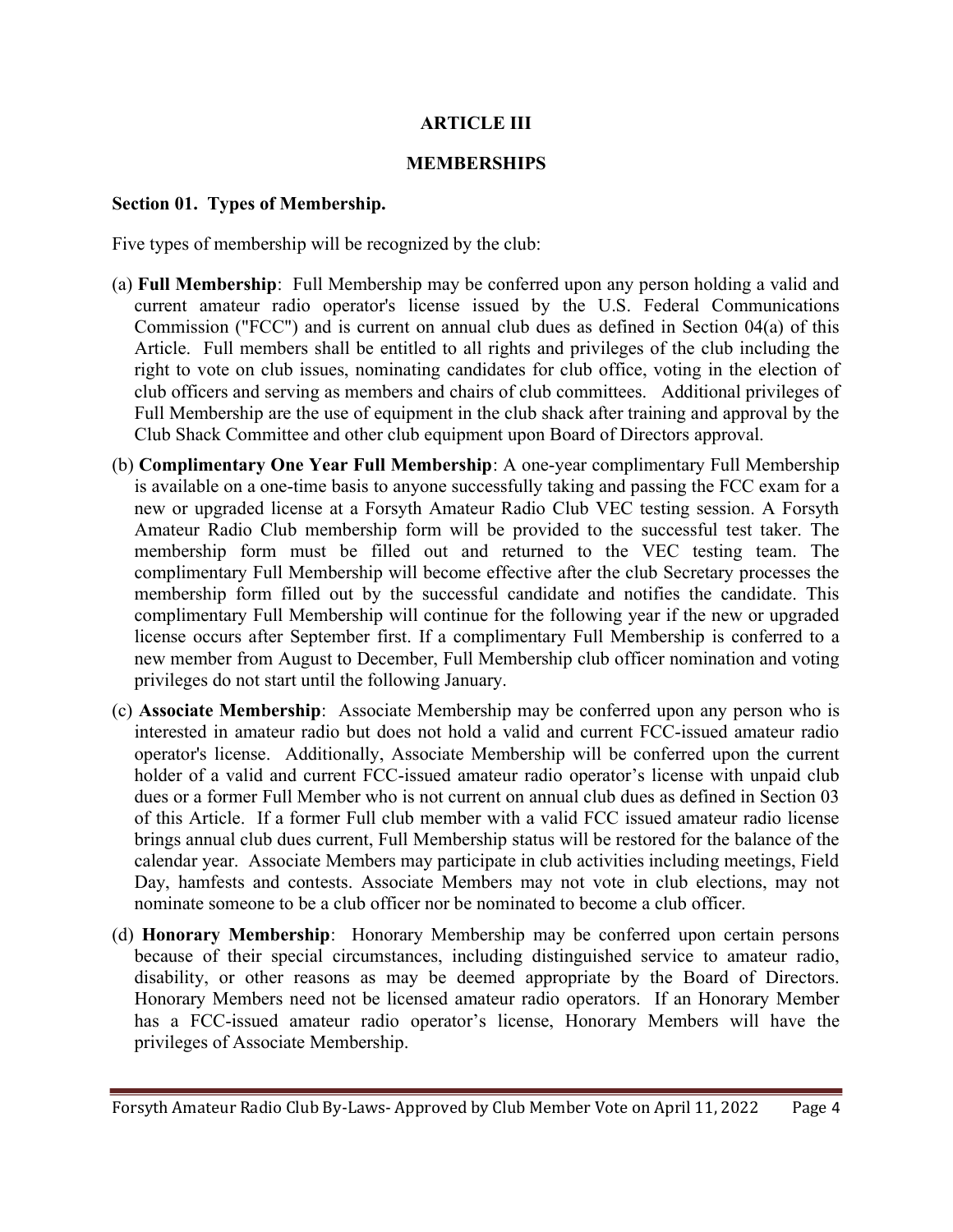(e) Life Membership: Life Membership may be conferred upon persons for distinguished service to amateur radio and the Forsyth Amateur Radio Club and have an active amateur radio license. Life Members shall have all rights and privileges of Full Membership.

# Section 02. Application Process for Membership.

Applications for membership will be made on an application form provided by the club and are available in the club newsletter, from club officers and from the club website. The completed form must be returned to the club Treasurer with the prescribed dues payment as established by the Board of Directors and described below. The club Treasurer, in turn, will deliver the completed form to the club Secretary for processing.

# Section 03. Annual Dues.

- (a) The annual dues for Full Membership will be reviewed each year by the Board of Directors. The Board of Director's recommendations for dues assessments for the upcoming fiscal year will be included with the proposed annual budget as outlined in Article VI.
- (b) Honorary and Life Members shall not be required to pay annual club dues.
- (c) Additional family members residing at the same physical address of a Full Member as described in Article III, Section 01(a) and who have a FCC issued amateur radio license shall be granted Full Membership with all rights and privileges of Full Membership.
- (d) Annual dues for club membership are based upon the calendar year beginning the first of January and ending on December 31.

# Section 04. Payment of Dues.

Payment of dues shall be as follows:

- (a) Annual dues for Full Membership are due by January 31. Full Membership dues for new members become payable, without proration for unused months, during the month that membership is granted and annually thereafter at the club meeting in January. If a new member joins the club on or after September first, Full Membership shall be paid and current for the current and following annual year. However, if Full Membership dues are paid during the period from August to December, Full Membership officer nomination and voting privileges start the following January.
- (b) Full Members whose current year dues are in arrears shall be carried on the club's records as a Full Member until the third Monday in February. If a payment is not received by the club Treasurer by the third Monday in February, the member's status will be reduced from Full Membership to Associate Membership. The Full Member whose dues that are in arrears will be notified by email by the club Secretary and of their downgrade in membership to Associate Membership. If the downgraded Full Member to Associate Member continues to be nonresponsive, they will be notified by email by the club Secretary that they will be removed from the club's distribution list.

# Section 05. Non-Discrimination Policy.

The Forsyth Amateur Club does not discriminate on the basis of race, gender, age, national or ethnic origin.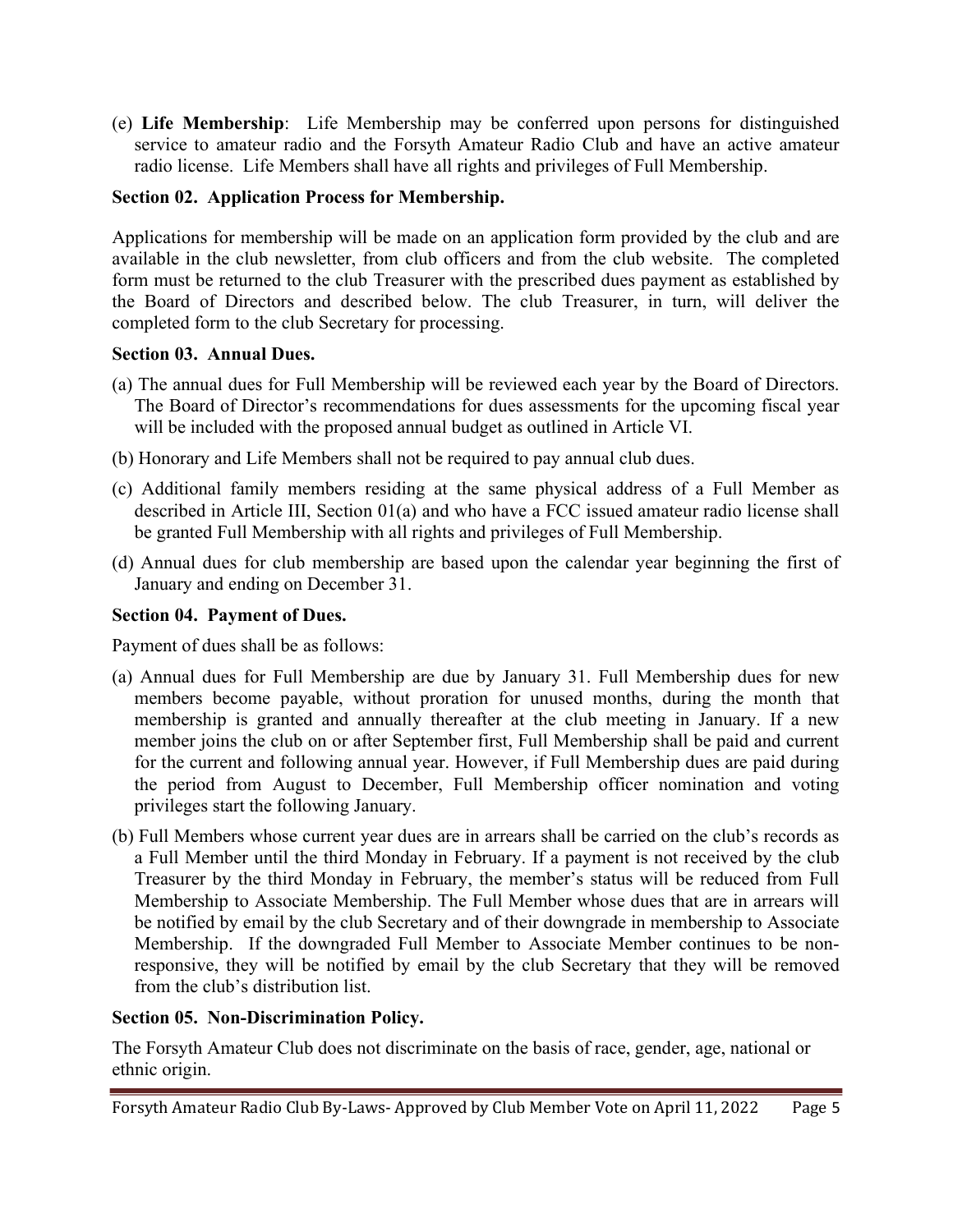# ARTICLE IV

# ELECTED OFFICERS

#### Section 01. Elected Officers.

The elected officers of the club shall be President, Vice-President, Secretary and Treasurer. Their duties are as follows:

- (a) President: The President shall preside over all meetings of the club; be an ex-officio member of all committees; preside over all meetings of the Board of Directors; sign checks in the absence of the Treasurer; and perform all such duties as are properly required of the President.
- (b) Vice-President: The Vice-President shall, in the absence or disability of the President, preside over membership and directors' meetings and, in general, act in the President's stead. The Vice-President shall determine and arrange topics for each monthly full membership meeting. If the Vice-President is absent or unable to act, the Board of Directors shall designate an acting Temporary Vice-President.
- (c) Secretary: The Secretary shall keep a record of the proceedings of all meetings, keep a roll of members, process and file applications for membership, carry on correspondence, develop and furnish written minutes of meeting proceedings to the publications committee for inclusion in the club newsletter and website. The Secretary will send email notices of Full Membership dues that are in arrears with a resulting downgrade of club membership and of any members removal from the club distribution list (Article IV, Section 04(b)). The Secretary will notify those who qualify for a Complimentary one time One Year Full Membership (Article III, Section 01(b)) and may sign checks in the absence of the Treasurer. The Secretary will be the Registered Agent as referenced in Article I for the club with the North Carolina Secretary of State.
- (d) Treasurer: The Treasurer shall receive all monies of the club and deposit these in the name of the club in a depository specified by the Board of Directors. He shall sign checks in the name of the club in payment of obligations known by him to be proper and authorized. The Treasurer shall make a verbal financial report at each stated meeting. The Treasurer will provide a written financial statement and projected budget for the calendar year each January. The written report shall be made available to the membership on demand and to the Treasurer-Elect. The Treasurer will do a timely filing to maintain the club's 501(c)3 nonprofit status with the Internal Revenue Service each year. The Treasurer will pay the cost of insurance for club assets, pay annual liability insurance, pay other bills as needed or directed by the Board of Directors and shall provide documentation as needed for an annual independent financial audit. The Treasurer will coordinate with the Field Day Committee, reserve and pay for the Field Day site location and apply for and obtain any needed permits.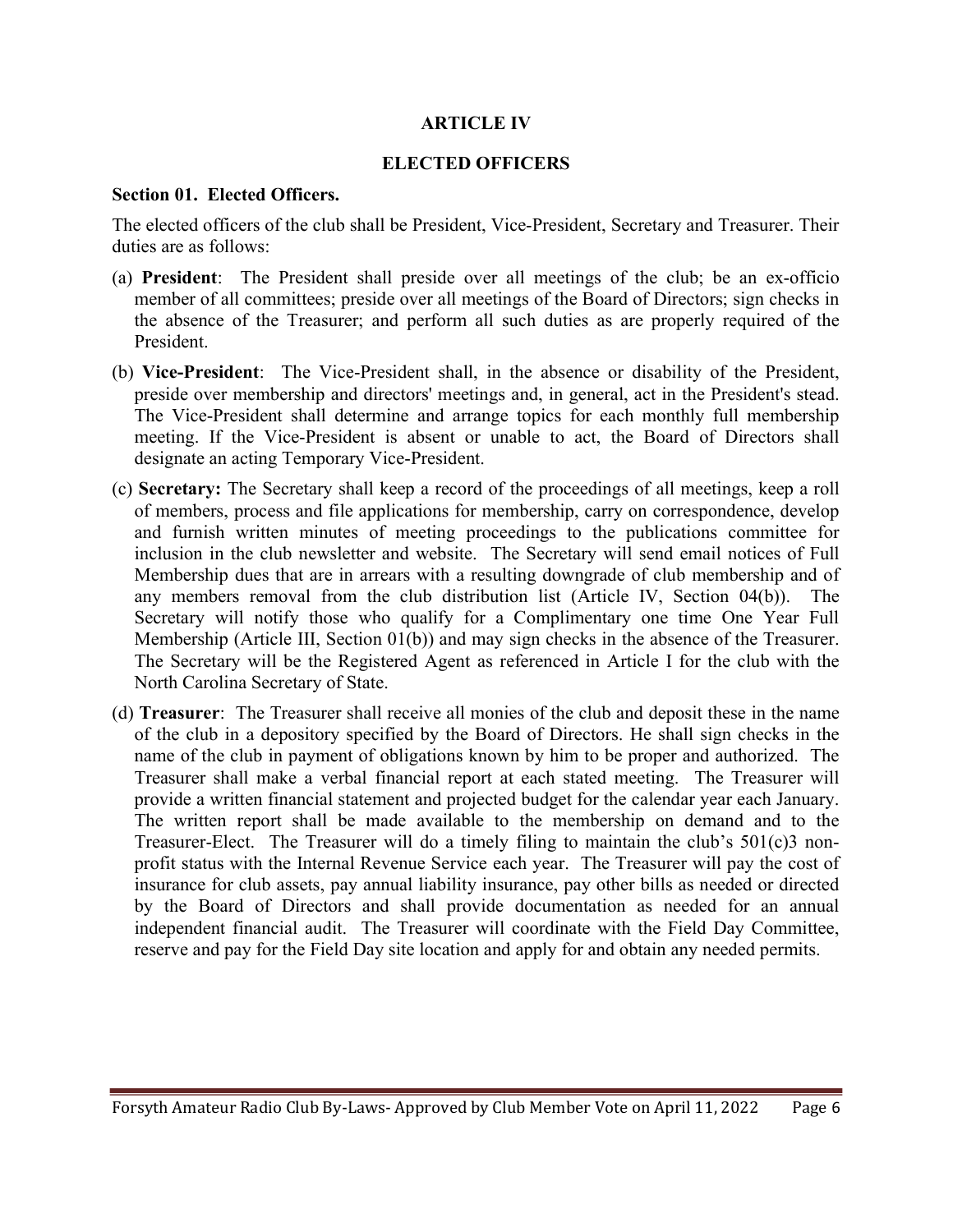#### Section 02. Procedures for Election.

Procedures for the annual election of officers are as follows:

- (a) July Election Procedures: The election shall be initiated at the Board of Directors' business meeting normally held the third Monday in July. The Board of Directors shall appoint a temporary chair of the Nominating Committee. The Nominating Committee will be composed of at least five Full and Life Members. No more than two of the five will be from the Board of Directors. The temporary chair of the Nominating Committee shall promptly call a meeting of the Nominating Committee to select a permanent chair and consider nominations for the various offices.
- (b) Election Procedures Prior to the September Meeting: Following the election of a permanent chair, the Nominating Committee shall nominate one candidate for each office, and the nominees' names shall be announced to the membership through the club newsletter or by e-mail to Full and Life Members prior to and at the September meeting.
- (c) Floor Nomination Procedures at the September Meeting: Nominations from the floor may be submitted by Full and Life Members at the September meeting, and those nominations, together with those made by the Nominating Committee, shall be published in the club newsletter and/or website and/or email issued prior to the October meeting. No nominations will be accepted at the October meeting.
- (d) Election of Officers by Acclamation at the September Meeting: If the only candidates for club officer positions are those named by the Nominating Committee at the September meeting, candidates can be voted in verbally by acclamation by Full and Life Members prior to the close of the September meeting. In that case, the names of the elected officers by proclamation will be published in the club newsletter and/or website and/or email issued prior to the October meeting.
- (e) Preparation of Ballots and Proxies Prior to the October Meeting: If there is more than one candidate for any position, the Secretary shall prepare ballots and proxies containing the names of all candidates duly nominated. Proxy instruments shall be distributed under the direction of the Nominating Committee to give every Full and Life Member an opportunity, upon request, to vote in absentia. Requests for proxy ballots must be received by the Secretary not later than the end of the third full week of September. Completed proxies must be returned to the Secretary no later than the second business day before the day of the October meeting.
- (f) Procedures for Voting and Counting of Ballots at the October Meeting: If there is more than one candidate for any position, voting for officers shall be by secret ballot at the meeting in October. The President shall appoint at least three Full and Life Members to count the ballots. The members counting the ballots will deliver the vote results to the President who will announce the vote result and name the winning candidate for each office. The results of the election will be published in the November club newsletter and elected officers shall assume their duties at the annual membership December meeting.
- (g) Unforeseen Meeting Delays or Cancellations: In the case of unforeseen circumstances resulting in meeting delays or cancellations during the election procedure months, the election process will follow the same sequence of events in subsequent months with current officers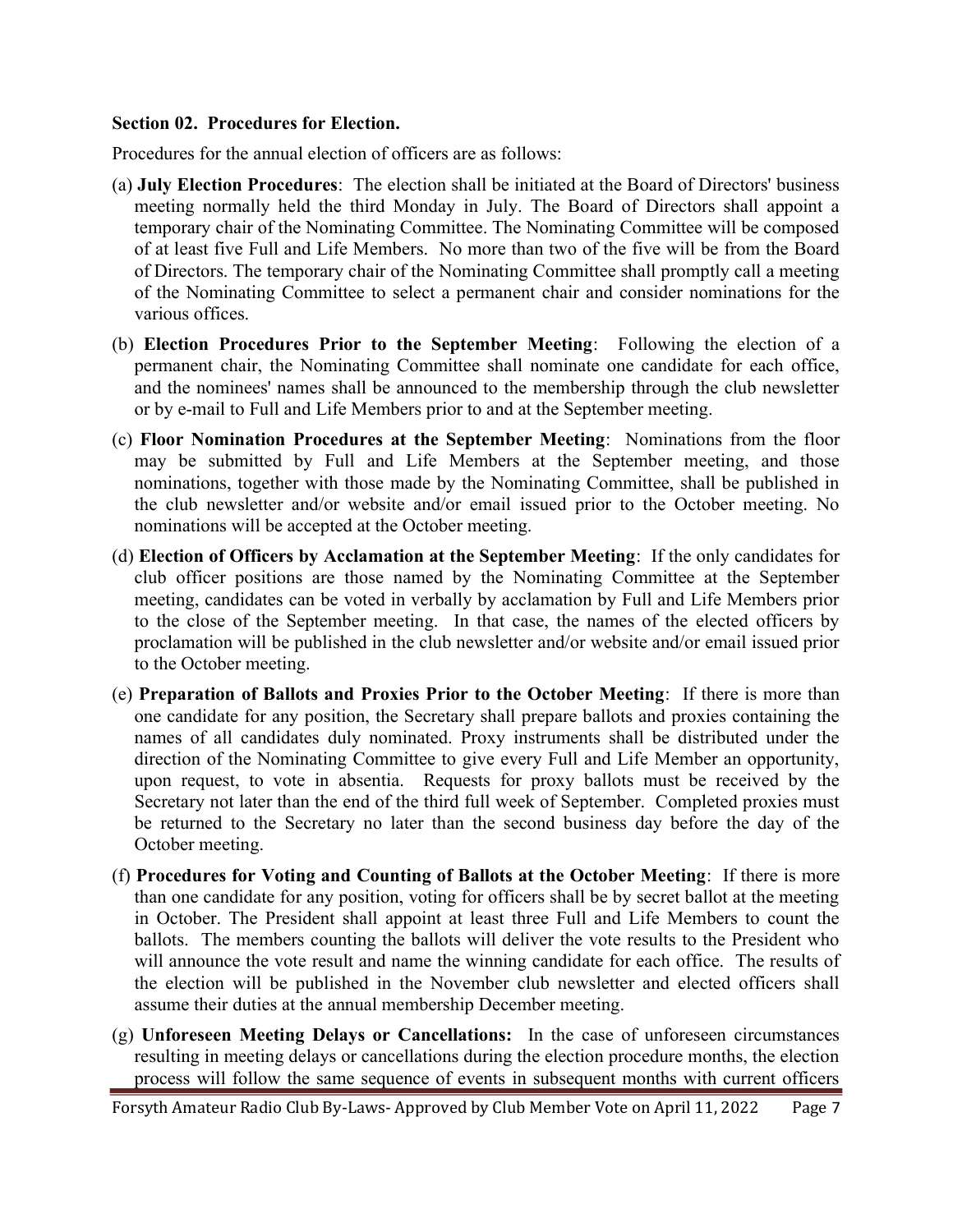serving until the new election is completed. At the discretion of the Board of Directors, the election process may be accelerated to conclude at the end of the calendar year.

# Section 03. Officers and Committee Chairs: Terms and Vacancies.

- (a) Neither the President nor the Vice-President shall be elected to more than two consecutive annual terms in the same office. Exceptions to this rule must be approved by a two-thirds vote by club Full and Life Members at a regular club meeting provided that the quorum requirement as established in Article V, Section 01(e) is satisfied.
- (b) In case of a vacancy in any office, the remaining Board of Directors shall appoint a Full or Life Member to fill such vacancy for the remainder of the unexpired term.
- (c) Every officer and committee chair of the club shall continue in office until a successor has been installed. The term of office for officers and chairs shall be one calendar year.
- (d) No member shall be President, Vice-President, Secretary, Treasurer, or a chair of a standing committee unless, at the time of nomination and throughout the term of service, the member is a Full or Life Member of the club.

# ARTICLE V

# **MEETINGS**

## Section 01. Membership Meetings.

Membership meetings will be held in the following manner:

- (a) A stated membership meeting will be held once each month unless cancelled or postponed due to hazardous conditions or other issues as determined by the Board of Directors.
- (b) The calendar day of the week and hour for meetings in the upcoming year shall be the second Monday of each month at 7:30 unless changed by the Board of Directors.
- (c) The annual meeting shall be the December meeting, at which elected officers are installed near the conclusion of the meeting.
- (d) At the discretion of the Board of Directors, some issues may be brought to a vote of the Full and Life Members at a membership meeting.
- (e) For the transaction of any issue deemed necessary by the Board of Directors requiring approval by a hand or voice vote of Full and Life Members at a stated membership meeting, a quorum shall consist of a minimum of ten Full and Life Members physically present at the meeting including the President (or his written designee) and one other Board of Directors member (or his written designee). Additionally, any issue deemed by the Board of Directors to require approval by a vote must be announced previously by email, newsletter or on the club website.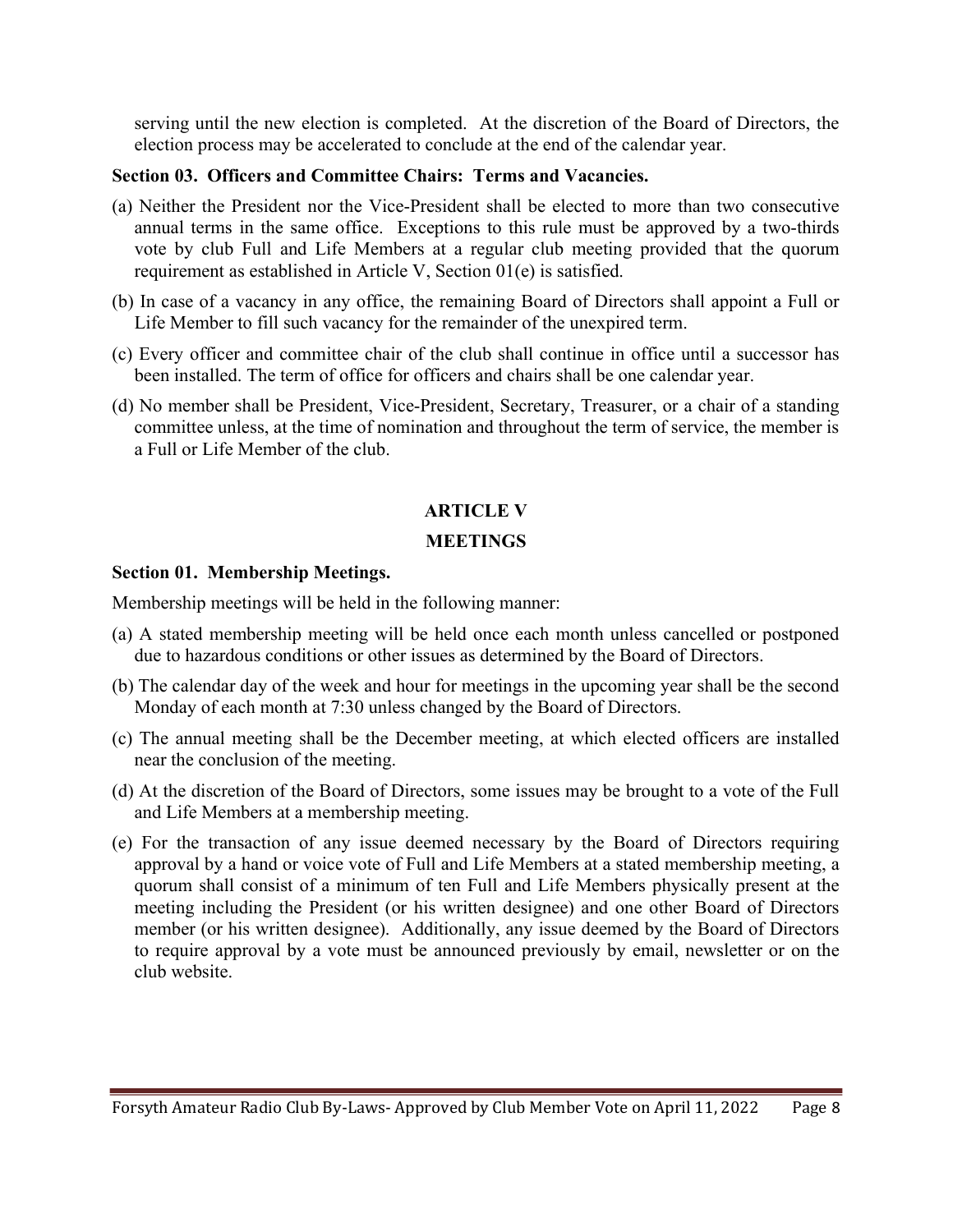### Section 02. Board of Directors Business Meetings.

- (a) The President shall call Board of Directors Business meetings at such times and places as necessary, or upon a request made by any two Directors.
- (b) Board of Directors Business Meetings are normally held the third Monday night of each month. The purpose and goal of the Board of Directors Business Meetings is described in Article VI, Section 02. At any Board of Directors Business meeting, a voting quorum will consist of a minimum of two elected officers (or their written and signed designate), a minimum of three non-officer committee chairs (or their written and signed designate) and either the Club Trustee or the past club President (or their written designee). Club members who are not on the Board of Directors are encouraged to attend the business meetings, learn about and provide discussion on club concerns but may not make motions or vote.

# ARTICLE VI

# BOARD OF DIRECTORS

#### Section 01. Composition.

The Board of Directors shall consist of the officers, Club Trustee, chairs of standing committees and special assignments, and the immediate past club President.

### Section 02. Duties.

The Board of Directors shall guide all activities of the club, shall have the power to transact all ordinary business and are the voting members on issues requiring a vote at Board of Director Business Meetings. Any item requiring a vote of the Board of Directors shall require an affirmative vote of at least fifty-one percent (51%) of the board members voting. The Board of Directors will review club involvements, events and programs, club assets, asset and liability insurance needs, other budgetary needs, annual dues and legal issues and liabilities. The Board of Directors will determine club needs and determine means to promote amateur radio, protect the club and its members and keep it healthy. An electronic copy of club documents, records, accounts, etc. will be maintained in a central repository for efficient access by club officers. A preliminary annual budget for the following calendar year will be determined at the club business meeting in October, finalized at the November meeting and presented by the club Treasurer as the annual meeting each January. At the discretion of the Board of Directors, outside groups may be permitted to use club facilities for amateur related use.

# Section 03. Operational Organization Chart.

An Operational Organization Chart of the Forsyth Amateur Radio Club is shown as Exhibit 1 at the end of these By-Laws.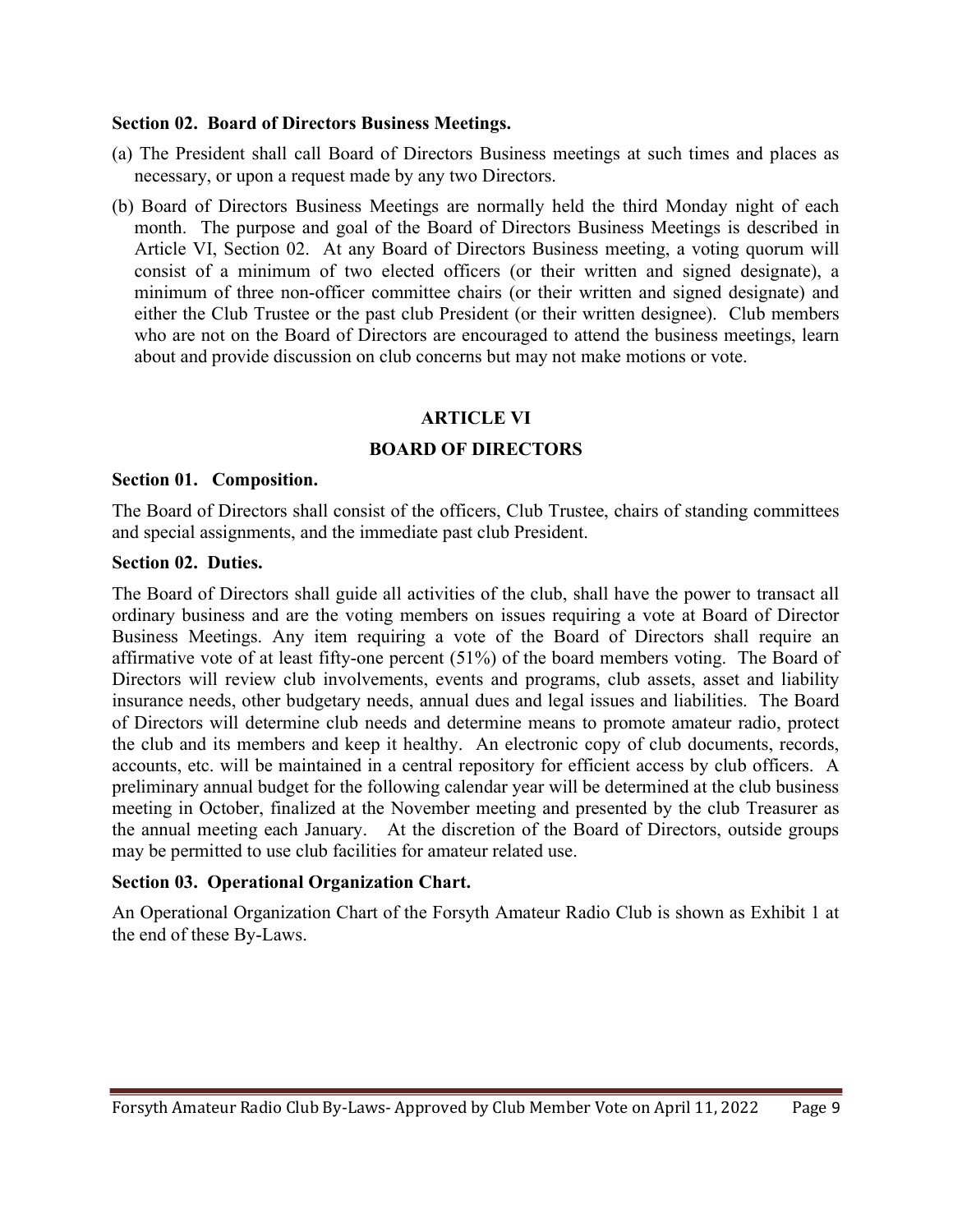# ARTICLE VII

# PERMANENT STANDING COMMITTEE GUIDELINES, CHAIRS and SPECIAL ASSIGNMENTS

#### Section 01. Permanent Standing Committee Guidelines and Chairs.

- (a) As needed, the President-elect shall appoint chairs of permanent standing committees and shall collaborate with each chair in selecting members of the committee. Announcements of committee chairs shall be made at club meetings.
- (b) Committees shall have not fewer than two members, one of whom shall be designated as chair.
- (c) In the event that a committee does not consist of two persons, it shall be changed to "special assignment" status as documented in Article VII, Section 03(b).
- (d) Each active committee shall submit a report as needed.
- (e) The Board of Directors can de-establish any committee or create a new committee as needed.
- (f) All committees shall operate within spending guidelines established by the Board of Directors.

### Section 02. Permanent Standing Committees.

The following are committees that are normally established on an annual basis with brief descriptions following:

| House Committee | <b>Technical Committee</b> | <b>Field Day Committee</b> |
|-----------------|----------------------------|----------------------------|
| Media Committee | Hamfest Committee          |                            |

- (a) House Committee: The House Committee shall have supervision of all matters concerning the physical aspects of the club's meetings including setting up and verifying equipment for real-time video capability. The House Committee will install and maintain equipment used in the club shack, provide and update any written documents, checklists, operating manuals and any training necessary to ensure the safe use of equipment in the club shack by Full and Life Members. The House Committee will oversee the environment of club meetings and social functions and provide refreshments. The House Committee will contact, welcome and introduce new attendees and guests and will update and distribute new member packets as needed.
- (b) Technical Committee: The Technical Committee shall be responsible for consultation, recommendations and actions in the operation and maintenance of club repeaters, interference to repeater operations and maintenance and repair of club-owned equipment.
- (c) Field Day Committee: The Field Day Committee shall plan, manage and operate all functions relating to Field Day. The Field Day Committee will coordinate with the club Treasurer who is responsible for reserving and paying for a site for Field Day operations and obtaining needed permits.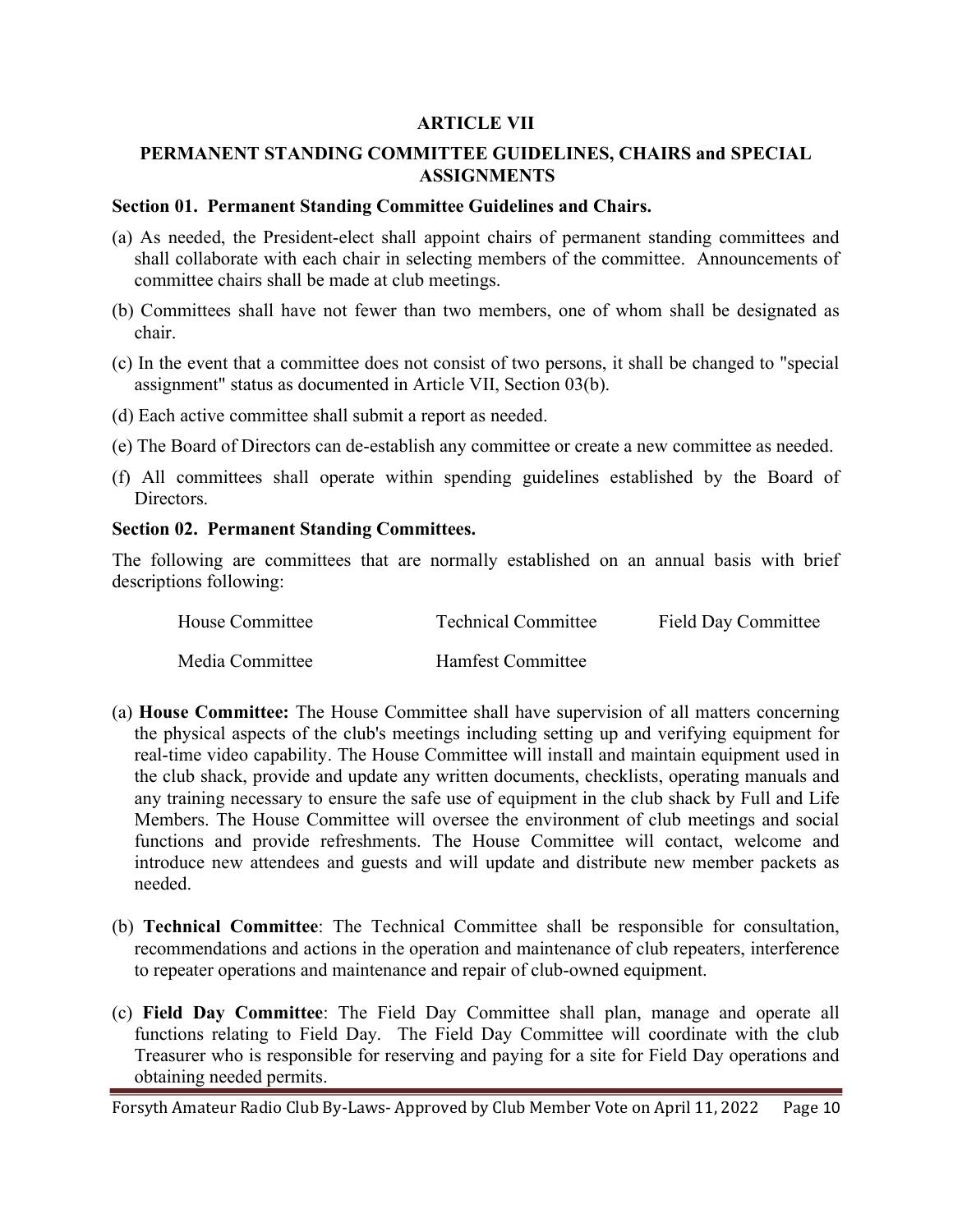- (d) Media Committee: The Media Committee will collect and publish current and historic information related to amateur radio and the Forsyth Amateur Radio Club in the monthly club newsletter. The Media Committee will maintain the club website, keeping it updated with current and historic meeting information, announcements, special events and other information pertinent to the club and Amateur Radio. The Media Committee will join, use and maintain social media accounts as directed by the Board of Directors.
- (e) Hamfest Committee: The Hamfest Committee shall have supervision of all matters related to each club Hamfest including obtaining a site for the Hamfest.

# Section 03. Temporary Committees and Special Assignments

- (a) Temporary Committees: Temporary committees may be formed as deemed necessary by the Board of Directors. Appointment of a temporary committee shall remain effective until dissolved by the Board of Directors.
- (b) Temporary Special Assignment: Any club member may be appointed by the Board of Directors for Special Assignment for duties not already addressed by an established committee. Such club member may perform those duties on a "stand alone" basis without the formation of a committee.

# ARTICLE VIII

# LIAISONS

Liaison appointments are made to encourage and ensure cooperation and communication between the Forsyth Amateur Radio Club and other organizations. Liaison appointments will be appointed by and answer to the club's Board of Directors. Liaison appointments must be a Full Member of the club. Liaison appointments will be changed as needed. Liaison examples are listed below.

- (1) Examiner Team Liaison: The Forsyth Amateur Radio Club supports the FCC Voluntary Examiner Coordinator (VEC) System. The Volunteer Examiner Team Liaison, shall, in cooperation with the Board of Directors, register with a FCC Recognized VEC and shall help accredit other FARC members with Amateur Radio Licenses as Volunteer Examiners and shall hold test sessions for anyone wishing to take an FCC exam for an Amateur Radio Operator License or to upgrade their current Amateur Radio Operators License. The Forsyth Amateur Radio Club Volunteer Examiner Team Liaison will furnish a club membership form submitted by each successful test candidate to the club Secretary for a complementary one time, one-year Full Membership as described in Article III, Section 01(b). Forsyth Amateur Radio Club VE test sessions are normally held prior to club member meetings each January through November and are normally announced in the club newsletter and on the club website.
- (2) Emergency Management and Public Assistance Liaison: The Emergency Management and Public Assistance Liaison will coordinate activities with the authority having jurisdiction.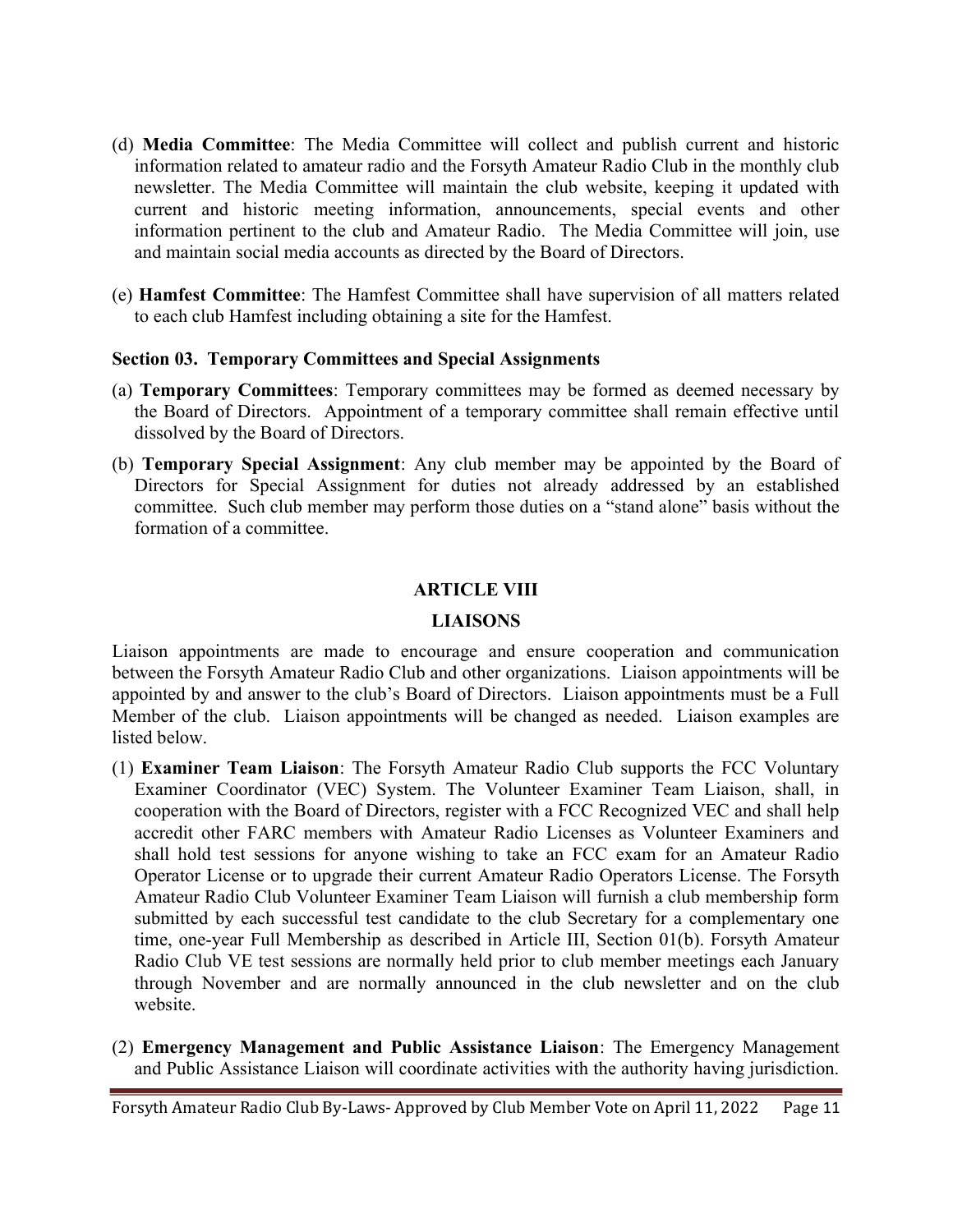All outside entities must coordinate activities through the EM and PA Liaison in order to utilize any club assets. The EM and PA liaison will be the club's sole point of contact with external organizations.

### ARTICLE IX

## CLUB TRUSTEE

The Club Trustee must be the holder of the club Amateur Radio License from the Federal Communication Commission (FCC). The Club Trustee is nominated by the President and is approved by a majority vote of the Board of Directors. The Trustee:

- (1) Must be a Full Member of the club and have maintained a consistent attendance record at both FARC member and business club meetings.
- (2) Must hold an FCC Extra Class license.
- (3) The Trustee is a long-term appointment and is responsible for holding and maintaining the club call, W4NC, and for all compliance with FCC regulations.
- (4) The existing Club Trustee can be removed by a majority vote of the Board of Directors at the time a new Club Trustee is nominated and approved.
- (5) Because of FCC regulations, the current Club Trustee must be maintained until FCC documents with the name of a new Club Trustee have arrived with FARC. The current Trustee serves until the FCC has approved the appointment of a new Trustee.
- (6) The Club Trustee must be an experienced licensee and have knowledge and experience in emergency operations, experience in contesting and split operations and Field Day operations.
- (7) It is strongly suggested that the Club Trustee appoint assistants as needed to oversee large FARC operations to ensure that all FCC rules are met. However, the ultimate responsibility for all FCC related operations rests with the Club Trustee.
- (8) All radio operators at FARC events serve under the direction and control of the Club Trustee.

#### ARTICLE X

#### PARLIAMENTARY AUTHORITY

On any question of order or procedure not otherwise determined by these By-Laws, the provisions of the then-current edition of Robert's Rules of Order, Newly Revised, shall prevail.

#### ARTICLE XI

#### AMENDING BY-LAWS

Revisions of By-Laws will be amended by a two-thirds majority vote of the Full and Life Members who are present at any regular club meeting provided that a quorum is present as defined in Article V, Section 01(e). All voting members must be notified and furnished a copy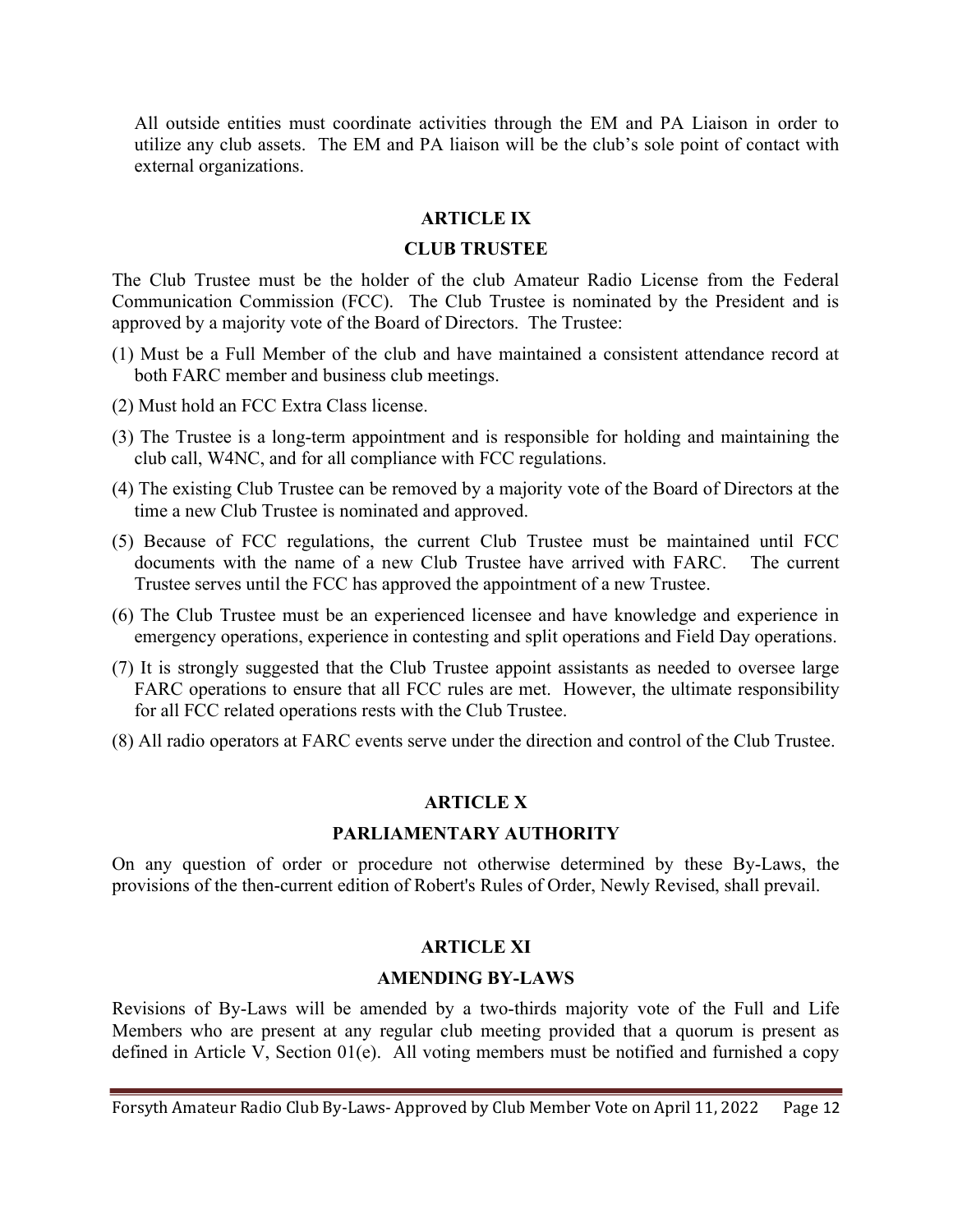of the proposed revised By-Laws by email or any other means at least two weeks prior to the club meeting where a vote on these By-Laws takes place.

#### ARTICLE XII

#### NO LIABILITIES

Neither the incorporators, past and current officers, past and current committee members, coordinators, those given special assignments, Full, Complimentary, Associate, Honorary and Life members of this organization shall be individually liable for its debts, defaults, obligations, Acts of God or other liabilities; nor shall this club be liable for the debts, defaults, obligations or liabilities of any other club or organization.

#### ARTICLE XIII INDEMNIFICATION.

Any person who at any time serves or has served as a director, officer, employee or agent of the club, or in such capacity at the request of the club, may have a right to be indemnified by the club to the fullest extent permitted by law against (a) reasonable expenses, including attorneys' fees, actually and necessarily incurred by him or her in connection with any threatened, pending or completed action, suit or proceedings, whether civil, criminal, administrative or investigative, and whether or not brought by or on behalf of the club, seeking to hold him/her liable by reason of the fact that s/he is or was acting in such capacity, and (b) reasonable payments made by him or her in satisfaction of any judgment, money decree, fine, penalty or settlement for which s/he may have become liable in any such action, suit or proceeding.

The Board of Directors of the club may take all such action as it may determine necessary and appropriate to authorize the club to pay the indemnification required by these By-Laws, including, without limitation to the extent needed, making a good faith evaluation of the manner in which the claimant for indemnity acted and of the reasonable amount of indemnity due him or her and giving notice to, and obtaining approval by, the members of the club.

Any person who at any time after the adoption of these By-Laws serves or has served in any of the aforesaid capacities for or on behalf of the club shall be deemed to be doing or to have done so in reliance upon, and as consideration for, the right of indemnification provided herein, subject to the pleasure of the board as outlined in the two above paragraphs. Such right, subject to those limitations above, shall inure to the benefit of the legal representative of any such person and shall not be exclusive of any other rights to which such person may be entitled apart from the provision of these By-Laws.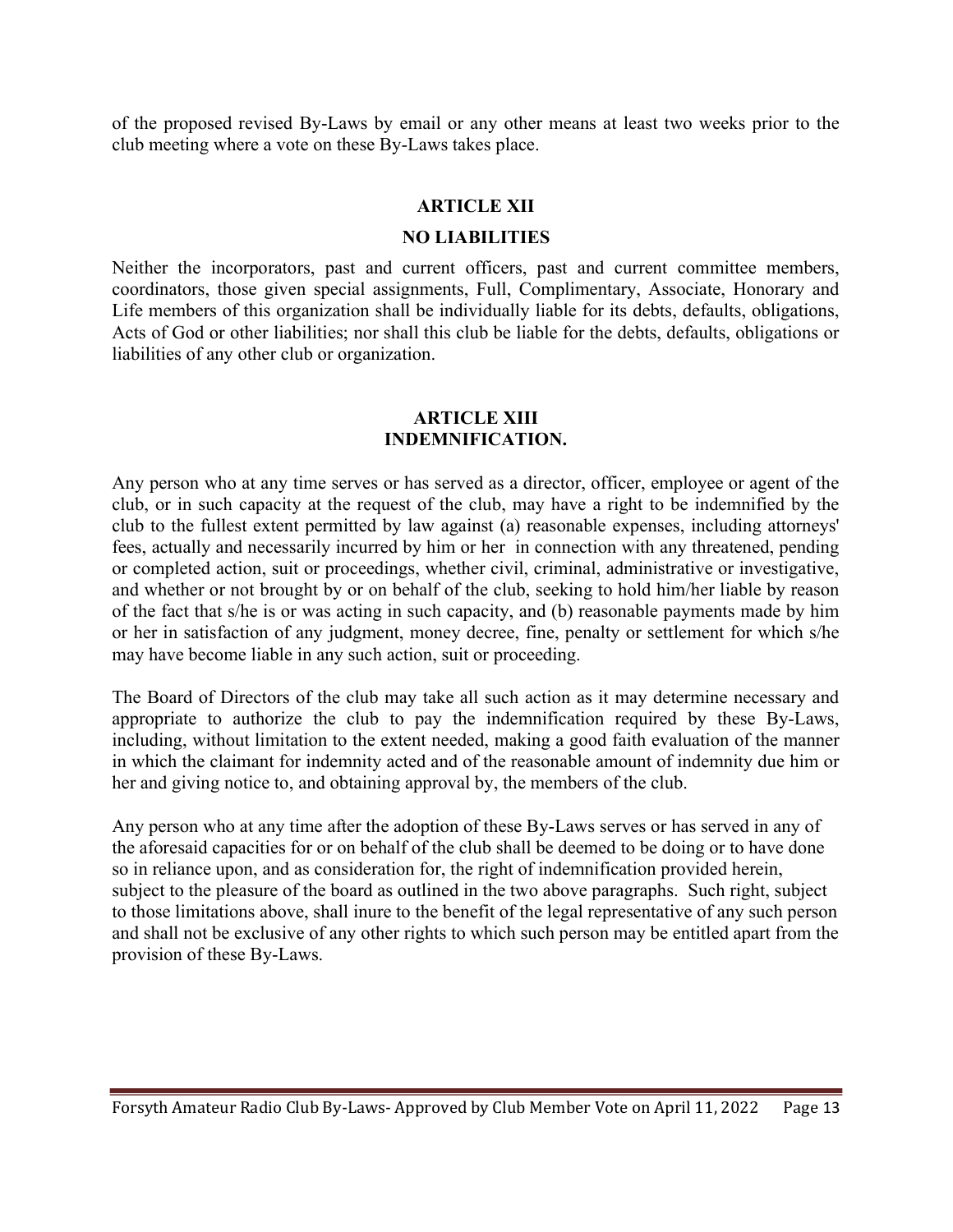# ARTICLE XIV DISSOLUTION

The net earnings of the Corporation will in no way inure to the personal benefit of any of its members, officers, directors, or other private individuals. No final distribution of the Corporation's assets will be made unless the Corporation dissolves. In the event of dissolution of the Corporation, the residual assets of the Corporation will be turned over to one or more organizations which themselves are exempt as organizations described in Sections 501(c)3 and/or 170(c)(2) of the Internal Revenue Code of 1986 or then-applicable corresponding sections of any prior or future Internal Revenue Code, or to the Federal, State or local government for exclusively public purposes.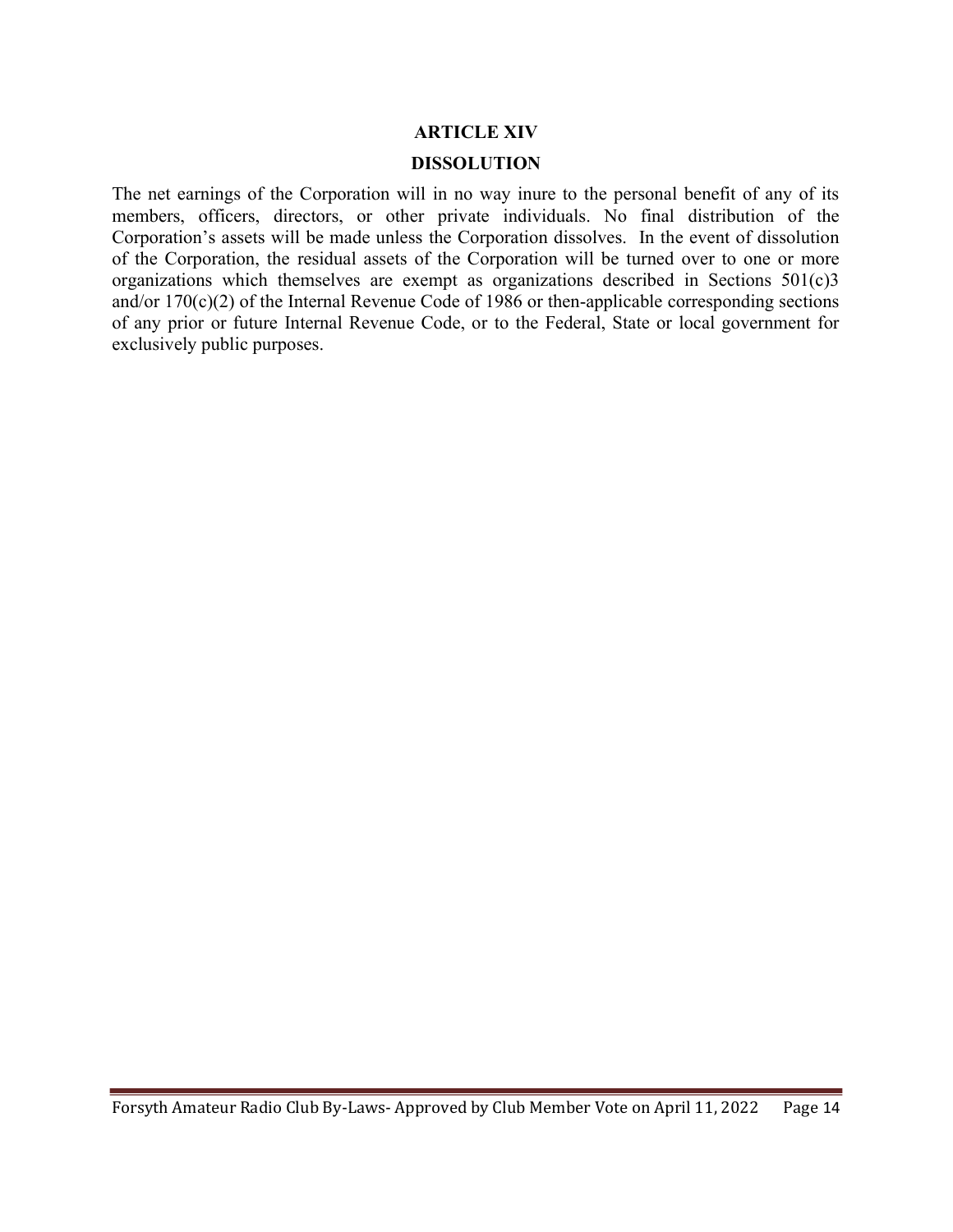

**EXHIBITS** EXHIBIT 1. OPERATIONAL ORGANIZATION CHART